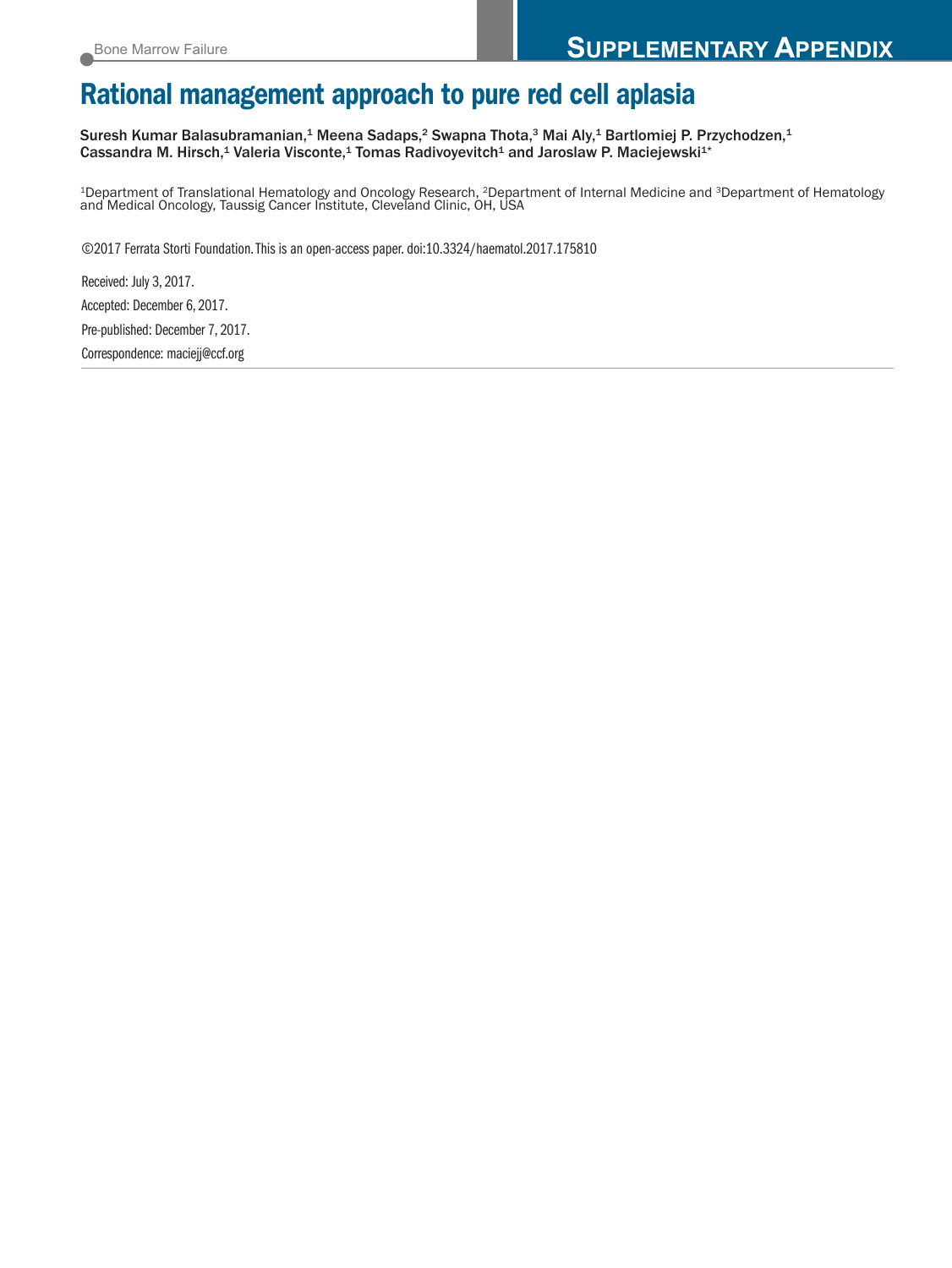## **Rational management approach to Pure Red Cell Aplasia**

Suresh Kumar Balasubramanian<sup>1</sup>, Meena Sadaps<sup>2</sup>, Swapna Thota<sup>3</sup>, Mai Aly<sup>1</sup>, Bartlomiej P. Przychodzen<sup>1</sup>, Cassandra M. Hirsch<sup>1</sup>, Valeria Visconte<sup>1</sup>, Tomas Radivoyevitch<sup>1</sup>, Jaroslaw P. Maciejewski<sup>1\*</sup>.

<sup>1</sup>Department of Translational Hematology and Oncology Research, <sup>2</sup>Department of Internal Medicine, <sup>3</sup>Department of Hematology and Medical Oncology, Taussig Cancer Institute, Cleveland Clinic, Cleveland, OH

\*Corresponding author's name and complete mailing address:

Jaroslaw P. Maciejewski, M.D., Ph. D, F.A.C.P. Chairman and Professor of Medicine Translational Hematology & Oncology Research/ Taussig Cancer Institute Lerner College of Medicine, Case Western Reserve University 9500 Euclid Avenue, Desk R40 Cleveland, OH 44195 Tel: (216)445-5962; Fax: (216)636-2498; Email: maciejj@ccf.org

Keywords: PRCA, bone marrow failure, reticulocytopenia, anemia, immunosuppressive therapy

Running title: Pathogenesis and treatment of PRCA

Number of text pages: 11

Abstract word count: 250

Text word count: 3695

Number of Tables: 4

Number of Figures: 3

Number of references: 54

Number of supplemental (table/figure): 10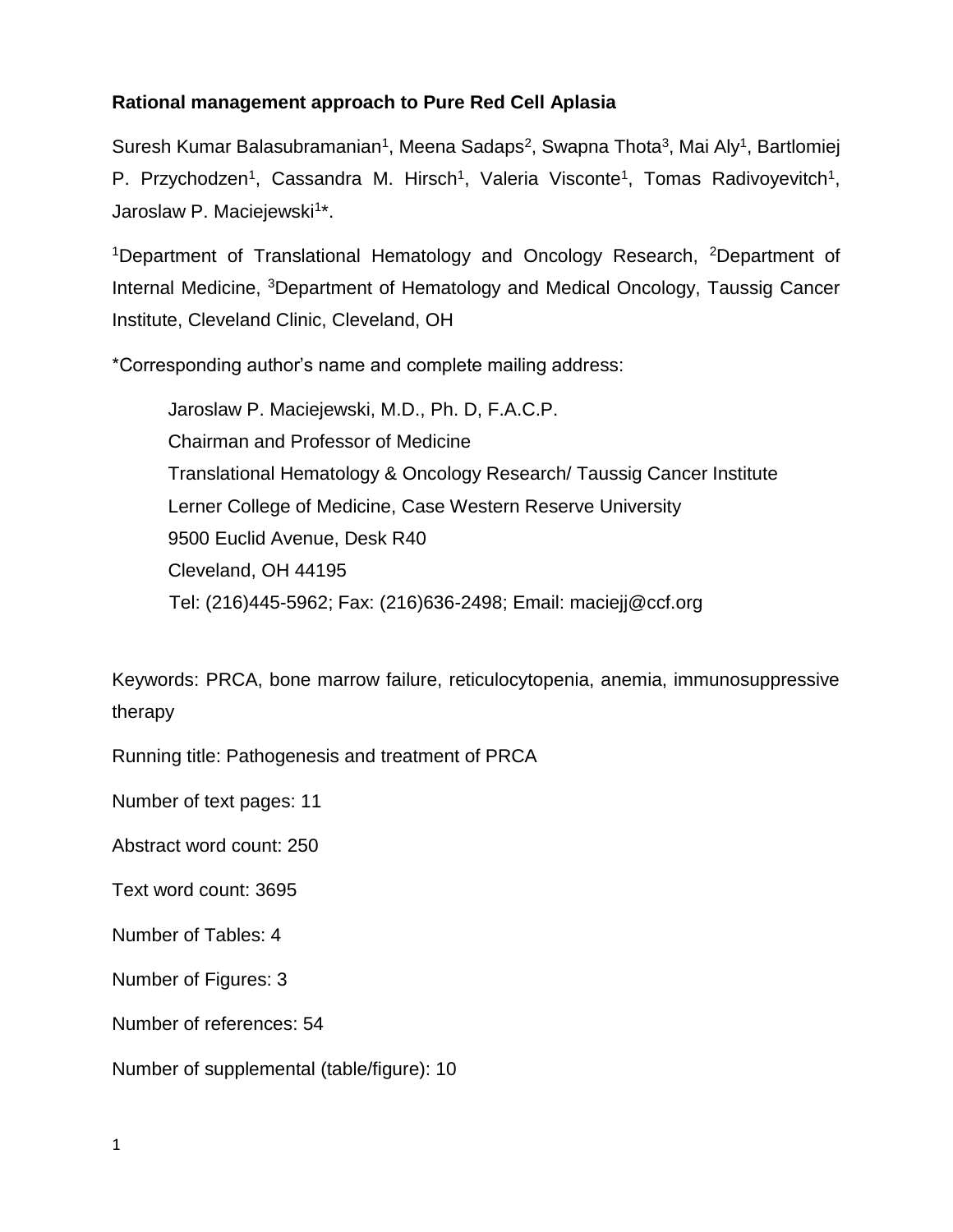#### **Supplementary Table 1. Diagnostic criteria for PRCA**

|                                 | Absolute reticulocyte count < 10,000/µl (Reticulocyte |
|---------------------------------|-------------------------------------------------------|
|                                 | percentage <1%)                                       |
| Severe anemia <sup>s</sup> with | < 0.5% mature erythroblasts in the bone marrow        |
|                                 | Normocellular bone marrow in most cases               |
|                                 | Usually normal cytogenetics*                          |
| .                               |                                                       |

\$ Hemoglobin < 8 gm/dl; \* presence of abnormal cytogenetics indicates myelodysplastic variant of PRCA

| Age (median in years)*                        |                               | $62(25 - 87)$   |  |  |
|-----------------------------------------------|-------------------------------|-----------------|--|--|
| Gender (%)                                    | <b>Male</b>                   | 34 (55%)        |  |  |
| Etiology <sup>#</sup> $(\%)$                  | <b>Congenital (DBA)</b>       | 4(7%)           |  |  |
|                                               | <b>Acquired</b>               |                 |  |  |
|                                               | · Idiopathic                  | 32 $(52%)^{\$}$ |  |  |
|                                               | · LGL leukemia                | 14 (22%)        |  |  |
|                                               | $\cdot$ Thymoma               | 9(15%)          |  |  |
|                                               | · Parvovirus                  | 4(6%)           |  |  |
| <b>Median follow up</b>                       | 40 months (1-133 mo.)         |                 |  |  |
| Total number in remission @<br>last follow up | 46                            |                 |  |  |
| OS @ 5 years                                  | 0.835 (95% CI 0.695, 1)       |                 |  |  |
| OS @ 10 years                                 | 0.674 (95% CI 0.472, 0.963)   |                 |  |  |
| DFS @ 5 years                                 | $0.675$ (95% CI 0.529, 0.861) |                 |  |  |
| DFS @ 10 years                                | 0.496 (95% CI 0.321, 0.764)   |                 |  |  |

#### **Supplementary Table 2. Patient characteristics (n=62)**

\*excludes Diamond Blackfan Anemia patients, #one patient had both LGL leukemia and positive parvo virus, \$ *P*<.001, comparison among the distribution of PRCA (pure red cell aplasia) between idiopathic, LGL (large granular lymphocytic) leukemia, thymoma and parvovirus related cases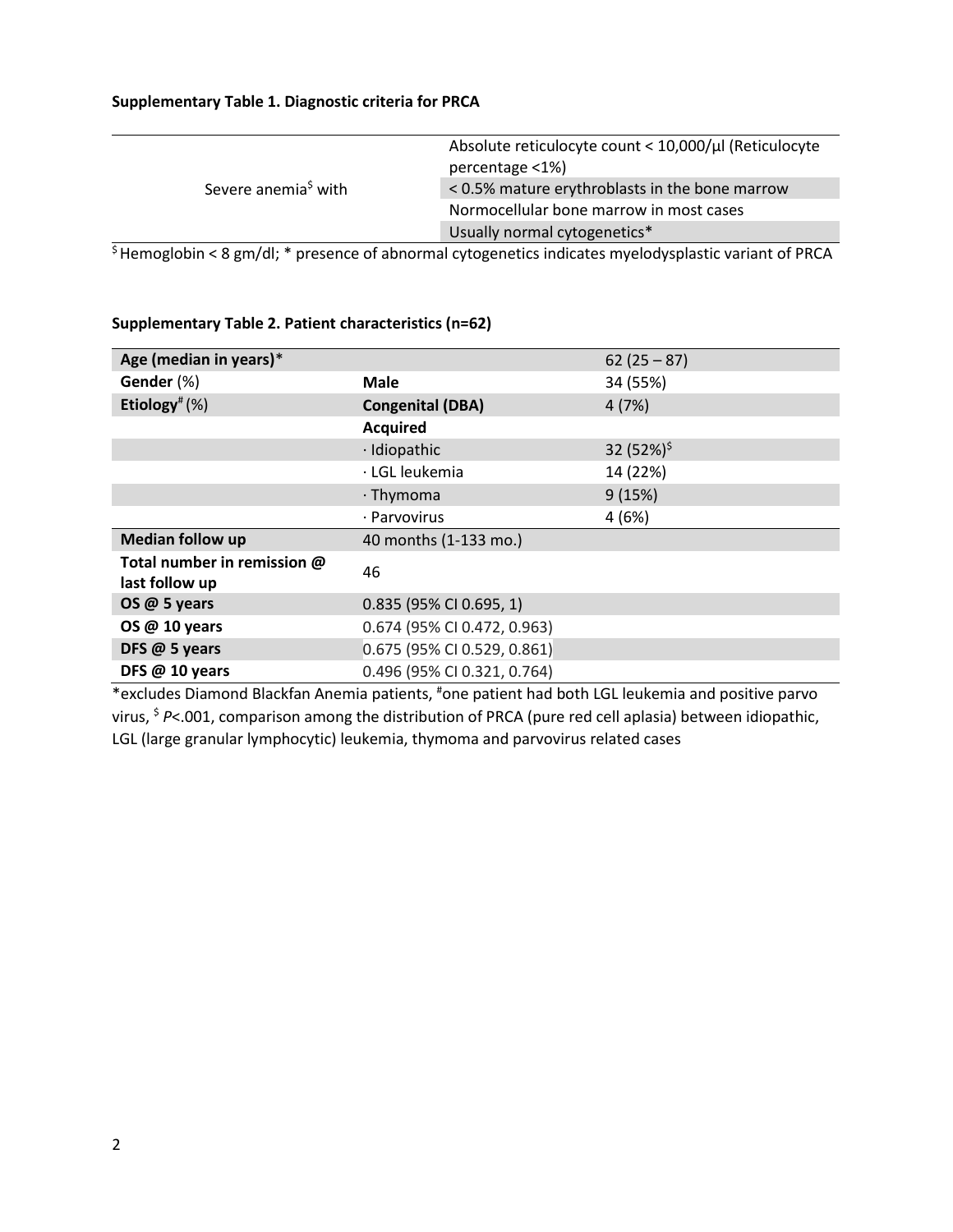## **Supplementary Table 3. Definition of responses**

| <b>Criteria</b>            | <b>CR</b> (complete response)                                                                                                                                                      | PR (partial response)                                | NR (no response)                                                                                               |
|----------------------------|------------------------------------------------------------------------------------------------------------------------------------------------------------------------------------|------------------------------------------------------|----------------------------------------------------------------------------------------------------------------|
| Retic response             | Appropriate rise in<br>reticulocyte count after 8 No appropriate rise in<br>weeks* (reticulocyte<br>responses commensurate weeks* of initiating<br>to level of hemoglobin<br>rise) | reticulocyte count after 8<br>treatment              | No appropriate rise in<br>reticulocyte response after 8<br>weeks* of initiating treatment                      |
| Transfusion<br>requirement | Transfusion<br>independence followed<br>by normalization of<br>hemoglobin levels                                                                                                   | but less frequent than<br>before initiating the drug | Still anemic and requiring, Anemic and still requiring at<br>the same frequency as before<br>starting the drug |

**\*** This is the earliest time for assessment of response. Response was again re-assessed by 3 months milestone and in less common circumstances monitored for 6 months until calling it as non-responder to a particular treatment.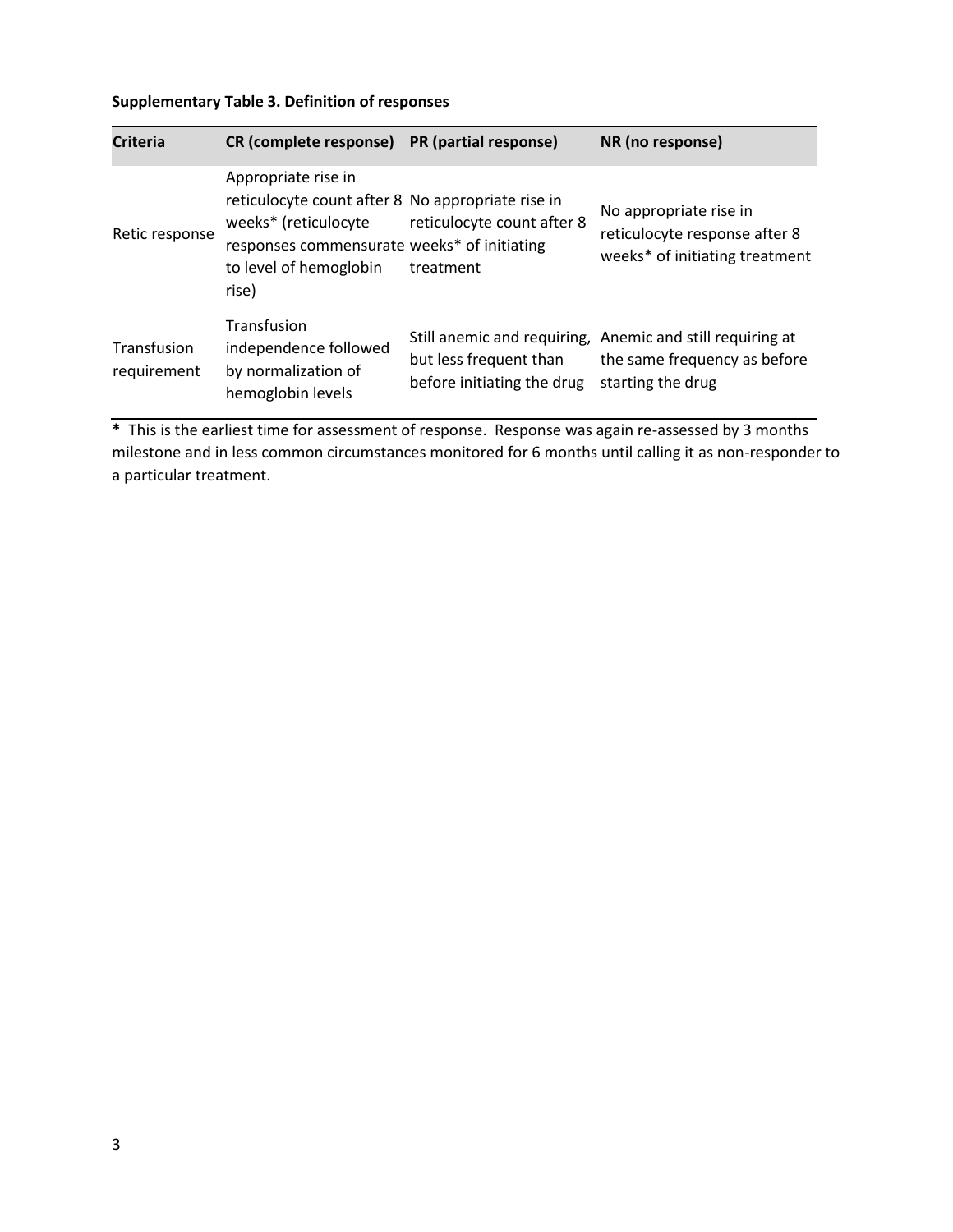| ABL1              | DNMT3A             | KDM6A             | RAD21                          | U2AF2             |
|-------------------|--------------------|-------------------|--------------------------------|-------------------|
| <b>APC</b>        | <b>ELANE</b>       | KDM6B             | RAD50                          | <b>VHL</b>        |
| ASXL1             | EP300              | <b>KDR</b>        | RAD51                          | <b>VPS45</b>      |
| ASXL <sub>2</sub> | ETNK1              | KIT               | RAD51C                         | <b>WAS</b>        |
| ATM               | ETV6               | KLF1              | RAD51D                         | WRAP53            |
| <b>ATR</b>        | EZH <sub>2</sub>   | KMT2D             | <b>RET</b>                     | WT1               |
| <b>ATRX</b>       | <b>FANCA</b>       | <b>KRAS</b>       | RIT1                           | XRCC <sub>2</sub> |
| BARD1             | <b>FANCB</b>       | LUC7L2            | <b>RPL11</b>                   | XRCC3             |
| <b>BCOR</b>       | <b>FANCC</b>       | MFSD11            | <b>RPL26</b>                   | ZRSR2             |
| BCORL1            | FANCD2             | MLH1              | RPL35A                         |                   |
| <b>BRAF</b>       | <b>FANCE</b>       | <b>MPL</b>        | RPL5                           |                   |
| BRCA1             | <b>FANCF</b>       | MRE11A            | <b>RPS10</b>                   |                   |
| BRCA <sub>2</sub> | <b>FANCG</b>       | MSH <sub>2</sub>  | <b>RPS17</b>                   |                   |
| BRCC3             | <b>FANCI</b>       | MSH <sub>6</sub>  | <b>RPS19</b>                   |                   |
| BRIP1             | <b>FANCL</b>       | <b>MUTYH</b>      | RPS24                          |                   |
| BUB1B             | <b>FANCM</b>       | <b>MYB88</b>      | RPS26                          |                   |
| <b>CALR</b>       | FAT4               | MYD88             | RTEL1                          |                   |
| <b>CBL</b>        | FBXW7              | <b>NBN</b>        | RUNX1                          |                   |
| CBLB              | FH.                | NF1               | RUNX1T1                        |                   |
| <b>CBLC</b>       | FLT3               | NFE <sub>2</sub>  | SAMD9                          |                   |
| CDAN1             | G3BP1              | NHP <sub>2</sub>  | SAMD9L                         |                   |
| CDC25B            | G6PC3              | NOP10             | <b>SBDS</b>                    |                   |
| CDH1              | GALNT12            | NOTCH1            | SETBP1                         |                   |
| CDK4              | GAR1               | NPM1              | SETD <sub>2</sub>              |                   |
| CDKN2A            | GATA1              | <b>NRAS</b>       | SF3A1                          |                   |
| <b>CEBPA</b>      | GATA2              | NRP1              | SF3B1                          |                   |
| <b>CFTR</b>       | GFI1               | PALB <sub>2</sub> | SH <sub>2</sub> B <sub>3</sub> |                   |
| CHEK2             | GFI1B              | <b>PCLO</b>       | SMAD4                          |                   |
| CSF1R             | GIGYF1             | <b>PDGFRA</b>     | SMC1A                          |                   |
| CSF2RA            | <b>GNAS</b>        | PDS5B             | SMC3                           |                   |
| CSF2RB            | HAX1               | PHF <sub>6</sub>  | SRSF2                          |                   |
| CSF3R             | HOXB13             | PIGA              | STAG2                          |                   |
| CSNK1A1           | <b>HRAS</b>        | <b>PIGT</b>       | STAT3                          |                   |
| <b>CTCF</b>       | IDH1               | PMS <sub>2</sub>  | <b>STK11</b>                   |                   |
| CUX1              | IDH <sub>2</sub>   | POT <sub>1</sub>  | STK4                           |                   |
| DCLRE1C           | IKZF1              | PRF1              | <b>TERT</b>                    |                   |
| DDX41             | IRF1               | PRPF8             | TET <sub>2</sub>               |                   |
| DKC1              | JAK2               | PRSS1             | TINF <sub>2</sub>              |                   |
| DNAJC21           | JAK3               | <b>PTEN</b>       | <b>TP53</b>                    |                   |
| DNJC21            | JARID <sub>2</sub> | PTPN11            | U2AF1                          |                   |

## **Supplementary Table 4**. **List of genes covered by Nextera sequencing**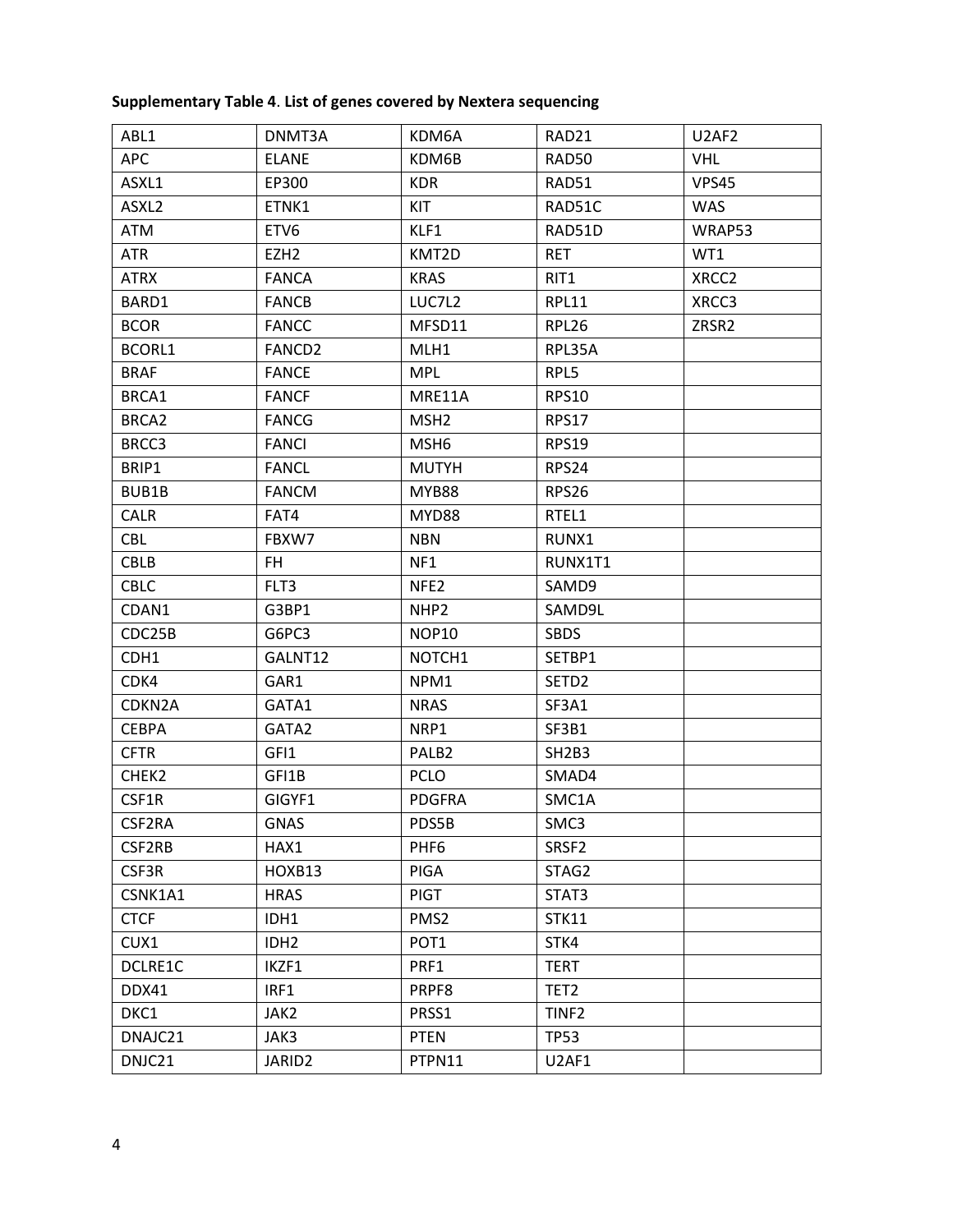| <b>Characteristics of DBA patients</b>    |                        |  |  |  |
|-------------------------------------------|------------------------|--|--|--|
| 50% males<br>Gender                       |                        |  |  |  |
| Family history +                          | 3/4 patients           |  |  |  |
| <b>RPS 19 gene mutation</b>               | 3/3 patients           |  |  |  |
| HbF @ diagnosis<br>NΑ                     |                        |  |  |  |
| Median MCV @ last                         | 99.5 fl (normal range  |  |  |  |
| follow up                                 | 80-96 fl)              |  |  |  |
| Last bone marrow                          | Normal in 4/4 patients |  |  |  |
| cytogenetics                              |                        |  |  |  |
| Disease status @ last                     | 3 CR                   |  |  |  |
| follow up                                 | 1 died from other      |  |  |  |
|                                           | illness                |  |  |  |
| <b>Steroid responsive</b><br>3/4 patients |                        |  |  |  |

**Supplementary Table 5**. **Characteristics of Diamond Blackfan Anemia patients in our cohort**

## **Supplementary table 6. LGL diagnostic criteria**

| LGL diagnostic criteria                            |                         |                                     |  |  |  |
|----------------------------------------------------|-------------------------|-------------------------------------|--|--|--|
| Splenomegaly                                       |                         | Peripheral LGL count $> 0.5x10^9/l$ |  |  |  |
| Neutropenia (ANC<1.5/<br>k/uL)/Anemia (Hb<11 g/dl) |                         | $FCM - Clonal V\beta$ expansion     |  |  |  |
| Lymphocytosis (ALC > 4.0 k/uL)                     | Plus, one or more of -> | NK cell phenotype                   |  |  |  |
| Autoimmune conditions                              |                         | Activated T Cell phenotype          |  |  |  |
|                                                    |                         | PB TCR-y using PCR                  |  |  |  |

ANC - absolute neutrophil count, Hb - hemoglobin, ALC - absolute lymphocyte count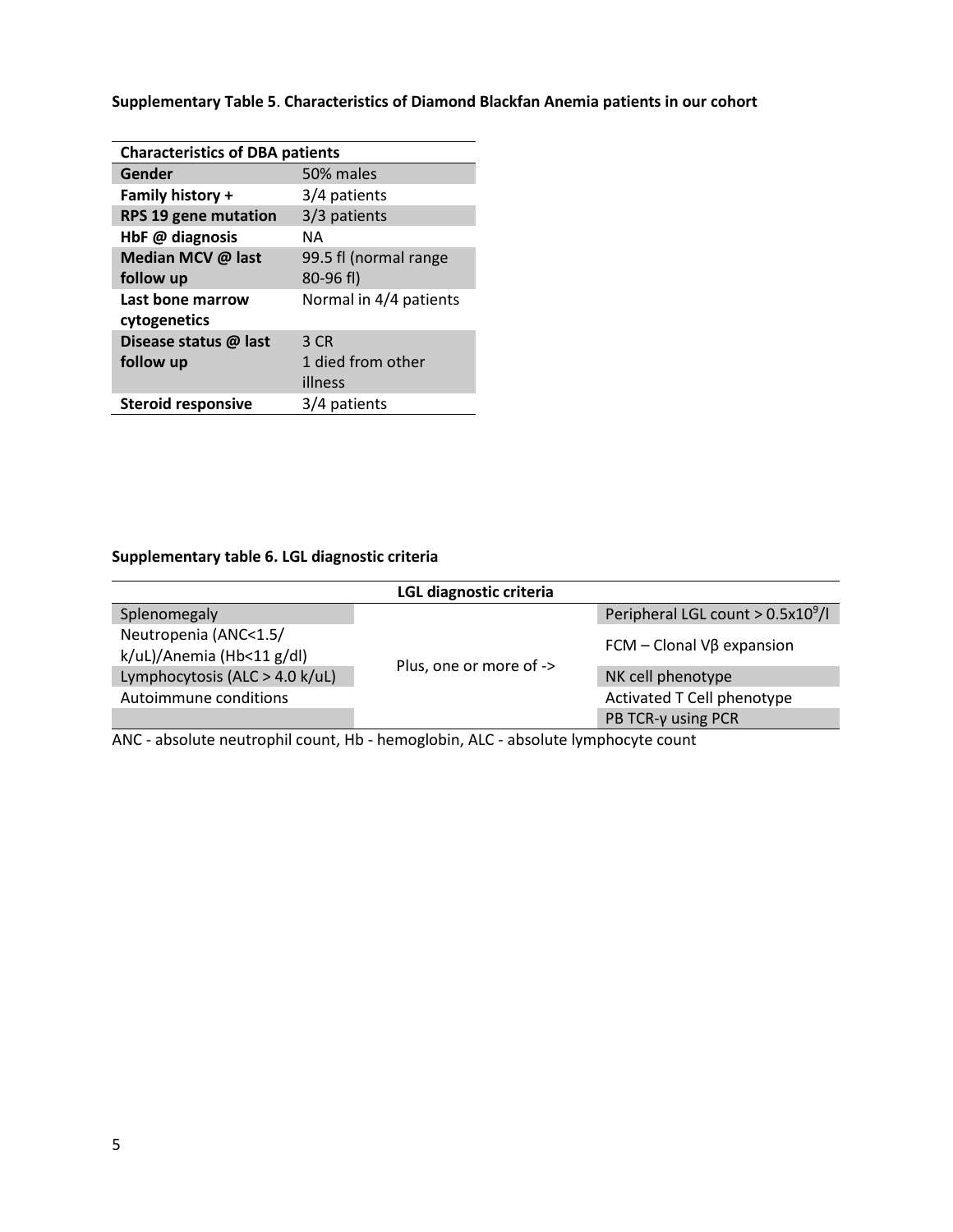| Sample ID           | <b>Diagnosis</b> |                   | Gene              | $\sum_{n=1}^{\infty}$ | Transcri     | <b>change</b>  |                 |
|---------------------|------------------|-------------------|-------------------|-----------------------|--------------|----------------|-----------------|
|                     |                  | <u>Chromosome</u> |                   |                       |              | Nucleotide     | AA change       |
|                     |                  |                   |                   |                       |              |                |                 |
| Sample1             | Idiopathic       | 17                | PRPF8             | 44.4%                 | NM_006445    | A623G          | Y208C           |
| Sample1             | Idiopathic       | 22                | CSF2RB            | 49.8%                 | NM 000395    | C2105A         | T702N           |
| Sample1             | Idiopathic       | 12                | KMT2D             | 51.0%                 | NM 003482    | G12559A        | G4187R          |
| Sample1             | Idiopathic       | $\mathbf{1}$      | HAX1              | 45.3%                 | NM_001018837 | <b>T15A</b>    | D <sub>5E</sub> |
| Sample <sub>2</sub> | Idiopathic       | 8                 | RUNX1T1           | 49.6%                 | NM_001198679 | A256G          | <b>T86A</b>     |
| Sample3             | Idiopathic       | 17                | KDM6B             | 100.0%                | NM_001080424 | 756_761del     | 252_254del      |
| Sample3             | Idiopathic       | 11                | <b>ATM</b>        | 49.5%                 | NM_000051    | T6898G         | W2300G          |
| Sample3             | Idiopathic       | 3                 | GATA2             | 45.7%                 | NM 001145662 | G1270T         | A424S           |
| Sample3             | Idiopathic       | $\mathbf{1}$      | <b>VPS45</b>      | 47.7%                 | NM_001279355 | G532C          | E178Q           |
| Sample4             | Idiopathic       | X                 | <b>BCOR</b>       | 46.6%                 | NM_001123383 | G112A          | A38T            |
| Sample4             | Idiopathic       | 12                | KMT2D             | 48.6%                 | NM 003482    | C761A          | A254D           |
| Sample5             | Idiopathic       | $\overline{7}$    | <b>PCLO</b>       | 46.7%                 | NM 014510    | G2717C         | S906T           |
| Sample <sub>6</sub> | Idiopathic       | 17                | PRPF8             | 51.6%                 | NM_006445    | T745A          | L249M           |
| Sample6             | Idiopathic       | 17                | <b>TP53</b>       | 49.1%                 | NM 001126115 | G65A           | G22D            |
| Sample6             | Idiopathic       | 19                | KLF1              | 58.1%                 | NM_006563    | T712A          | C238S           |
| Sample7*            | LGL              | 17                | KDM6B             | 100 %                 | NM_001080424 | 758_759insACC  | P253delinsPP    |
| Sample7             | <b>LGL</b>       | 17                | STAT3             | 13.8%                 | NM_003150    | G1981T         | D661Y           |
| Sample7             | LGL              | 12                | KMT2D             | 15.8%                 | NM 003482    | 3668_3670del   | 1223_1224del    |
| Sample7             | LGL              | 20                | <b>GNAS</b>       | 47.2%                 | NM_016592    | 57dupC         | D19fs           |
| Sample7             | <b>LGL</b>       | 5                 | <b>APC</b>        | 53.1%                 | NM_001127511 | G134C          | R45P            |
| Sample7             | <b>LGL</b>       | 4                 | FAT4              | 20.1%                 | NM 001291285 | C4339T         | P1447S          |
| Sample7             | <b>LGL</b>       | 3                 | <b>ATR</b>        | 49.5%                 | NM_001184    | A721G          | S241G           |
| Sample8*            | LGL              | 17                | KDM6B             | 38.7%                 | NM_001080424 | T752C          | L251S           |
| Sample8             | LGL              | 15                | CDAN1             | 54.2%                 | NM_138477    | A799T          | T267S           |
| Sample <sub>8</sub> | <b>LGL</b>       | 4                 | <b>PDGFRA</b>     | 58.3%                 | NM_006206    | T3083C         | V1028A          |
| Sample8             | <b>LGL</b>       | 3                 | GATA2             | 38.6%                 | NM 001145662 | G1349T         | S450I           |
| Sample9             | <b>LGL</b>       | 17                | KDM6B             | 31.8%                 | NM 001080424 | T1417C         | C473R           |
| Sample9             | <b>LGL</b>       | 14                | TINF <sub>2</sub> | 50.6%                 | NM 001099274 | G928A          | A310T           |
| Sample9             | <b>LGL</b>       | 17                | STAT3             | 30.8%                 | NM_003150    | A1840C         | S614R           |
| Sample9             | <b>LGL</b>       | 5                 | NPM1              | 45.3%                 | NM 001037738 | 550 552del     | 184_184del      |
| Sample10            | <b>LGL</b>       | 7                 | CUX1              | 47.9%                 | NM 001202544 | T1897C         | C633R           |
| Sample10            | <b>LGL</b>       | 9                 | NOTCH1            | 49.2%                 | NM 017617    | G3271A         | G1091S          |
| Sample11            | <b>LGL</b>       | 22                | EP300             | 31.8%                 | NM 001429    | 3733_3734insGC | V1245fs         |
| Sample12            | Parvovirus       | 17                | <b>TP53</b>       | 46.4%                 | NM_001126117 | T616C          | <b>W206R</b>    |

# **Supplementary Table 7**. **Mutations identified in different PRCA groups**\$ **by Nextera sequencing**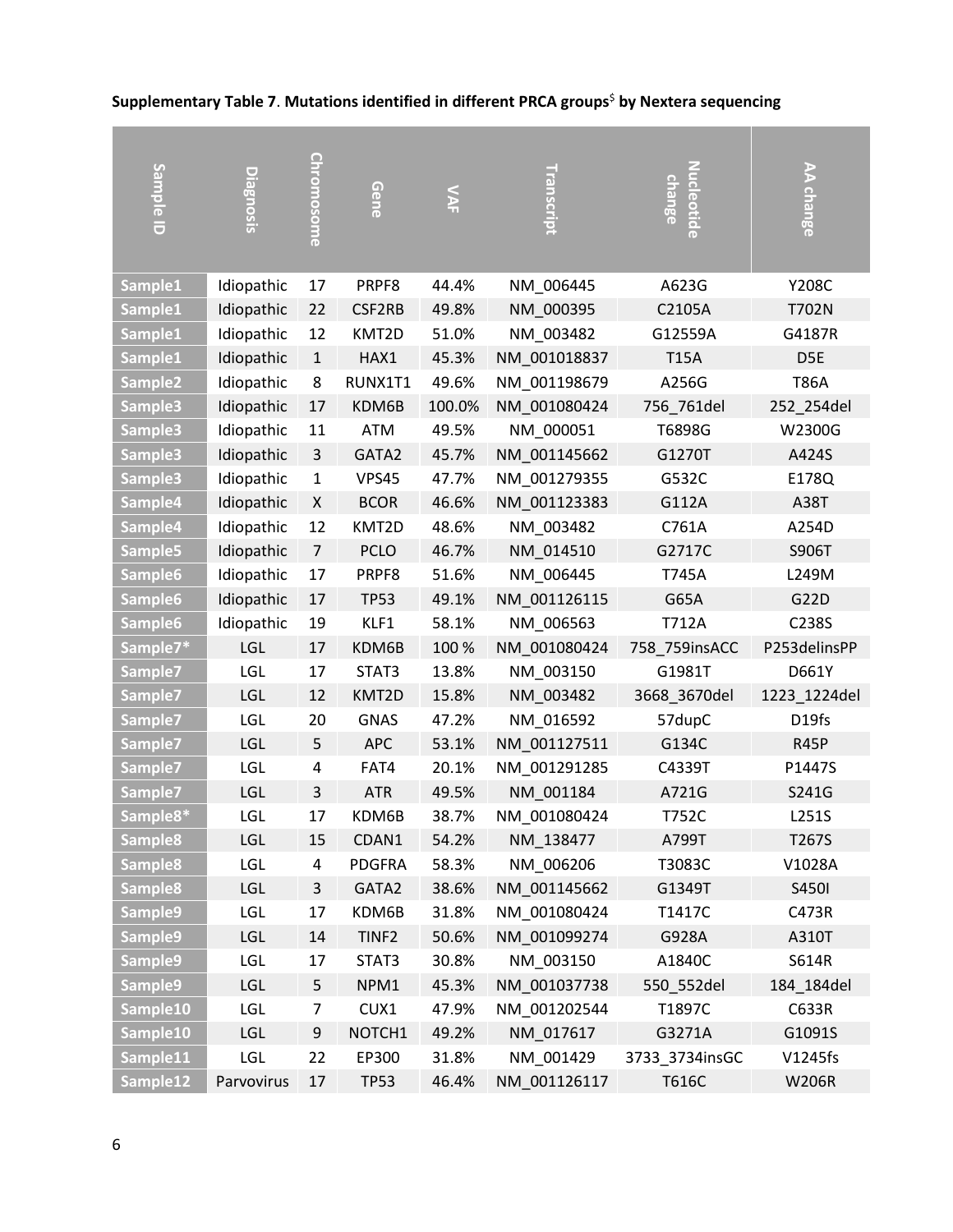$\frac{1}{2}$  1/1 parvo virus, 6/14 in Idiopathic PRCA, 0/5 thymoma cases and 5/9 LGL cases had mutations identified by Nextera sequencing; \* also had positive STAT3 by PCR (Supplementary Table 8).

## **Supplementary Table 8**. **STAT3 by PCR in LGL PRCA patients** \*

| <b>ID</b> / Diagnosis | STAT3 by PCR | Number of<br>mutations | Amino acid<br>change | $VAF \%$ |
|-----------------------|--------------|------------------------|----------------------|----------|
| 1 / LGL               | Yes          |                        | D661V                | 32 & 2   |
| 2 / LGL               | Yes          |                        | D661V                |          |
| $3/$ LGL              | Yes          |                        | Y640F                | 30       |

\* 5/11 LGL PRCA patients had positive STAT3 by PCR (3 listed in this table and 2 listed in Supplementary Table 4)